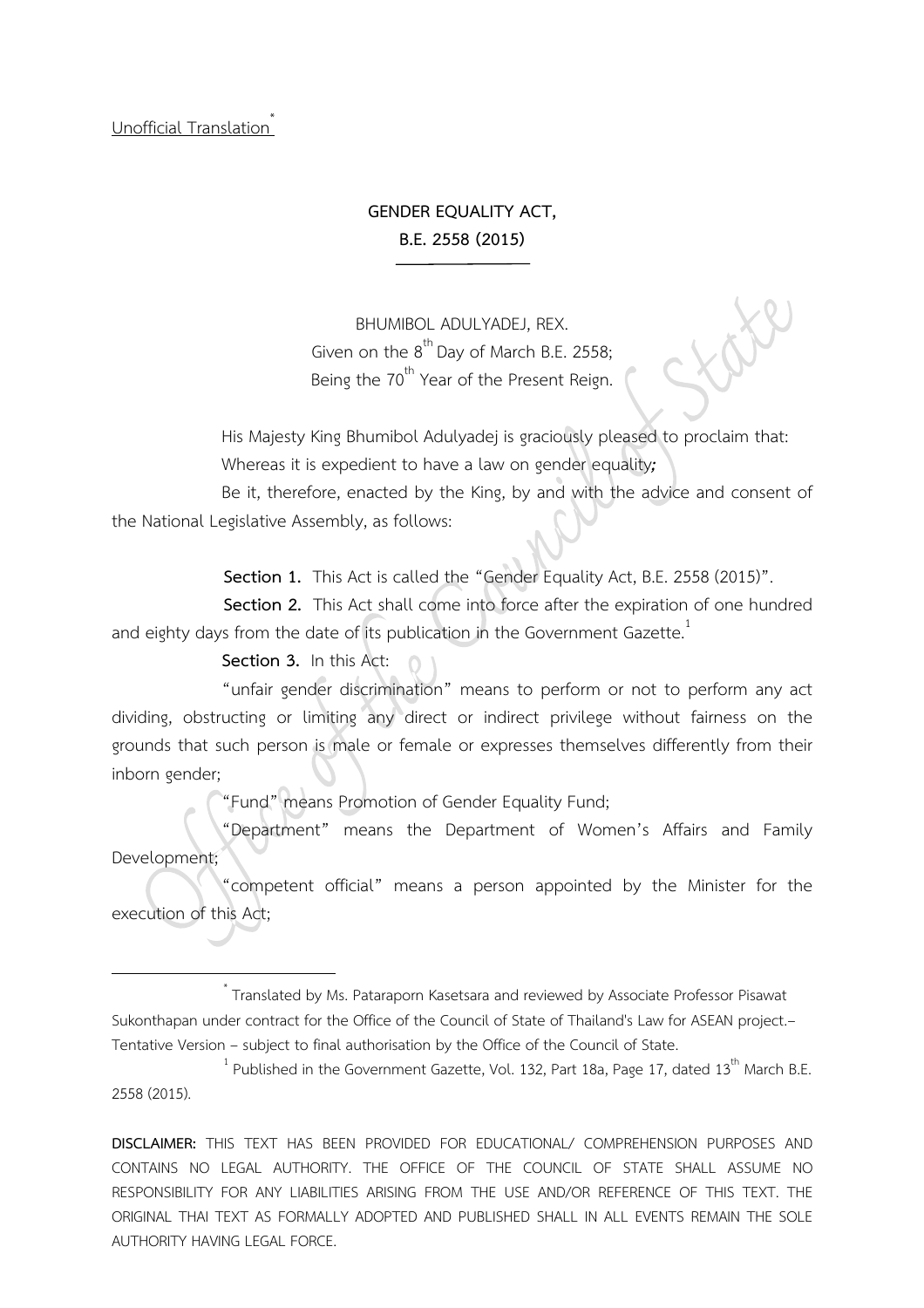"Director General" means the Director General of the Department of Women's Affairs and Family Development;

"Minister" means the Minister having charge and control of the execution of this Act*.*

**Section 4.** The Minister of Social Development and Human Security shall have charge and control of the execution of this Act, and shall have the power to appoint competent officials and issue Rules or Notifications for the execution of this Act.

Rules or Notifications under paragraph one shall come into force upon their publication in the Government Gazette.

#### **CHAPTER I**

#### **COMMITTEE FOR THE PROMOTION OFGENDER EQUALITY**

**Section 5.** There shall be a committee called the "Committee for the Promotion of Gender Equality", in brief "the Committee for PGE", consisting of

(1) Prime Minister as Chairperson;

(2) The Minister of Social Development and Human Security as Vice-Chairperson;

(3) *Ex officio* members in the amount of eleven persons, namelythe Permanent Secretary of the Office of the Prime Minister, the Permanent Secretary of the Ministry of Defence, the Permanent Secretary of the Ministry of Finance, the Permanent Secretary of the Ministry of Foreign Affairs, the Permanent Secretary of the Ministry of Social Development and Human Security, the Permanent Secretary of the Ministry of Interior, the Permanent Secretary of the Ministry of Justice, the Permanent Secretary of the Ministry of Labour, the Permanent Secretary of the Ministry of Culture, the Permanent Secretary of the Ministry of Education and the Permanent Secretary of the Ministry of Public Health;

(4) Nine qualified members shall be appointed by the Council of Ministers, with six persons selected among representatives of women's organizations and organizations working on the rights of LGBT (Lesbian, Gay, Bisexual, and Transgender) having knowledge, expertise and experience of no less than five years of work related to gender equality and three persons from the areas of law, human rights, social science or psychology.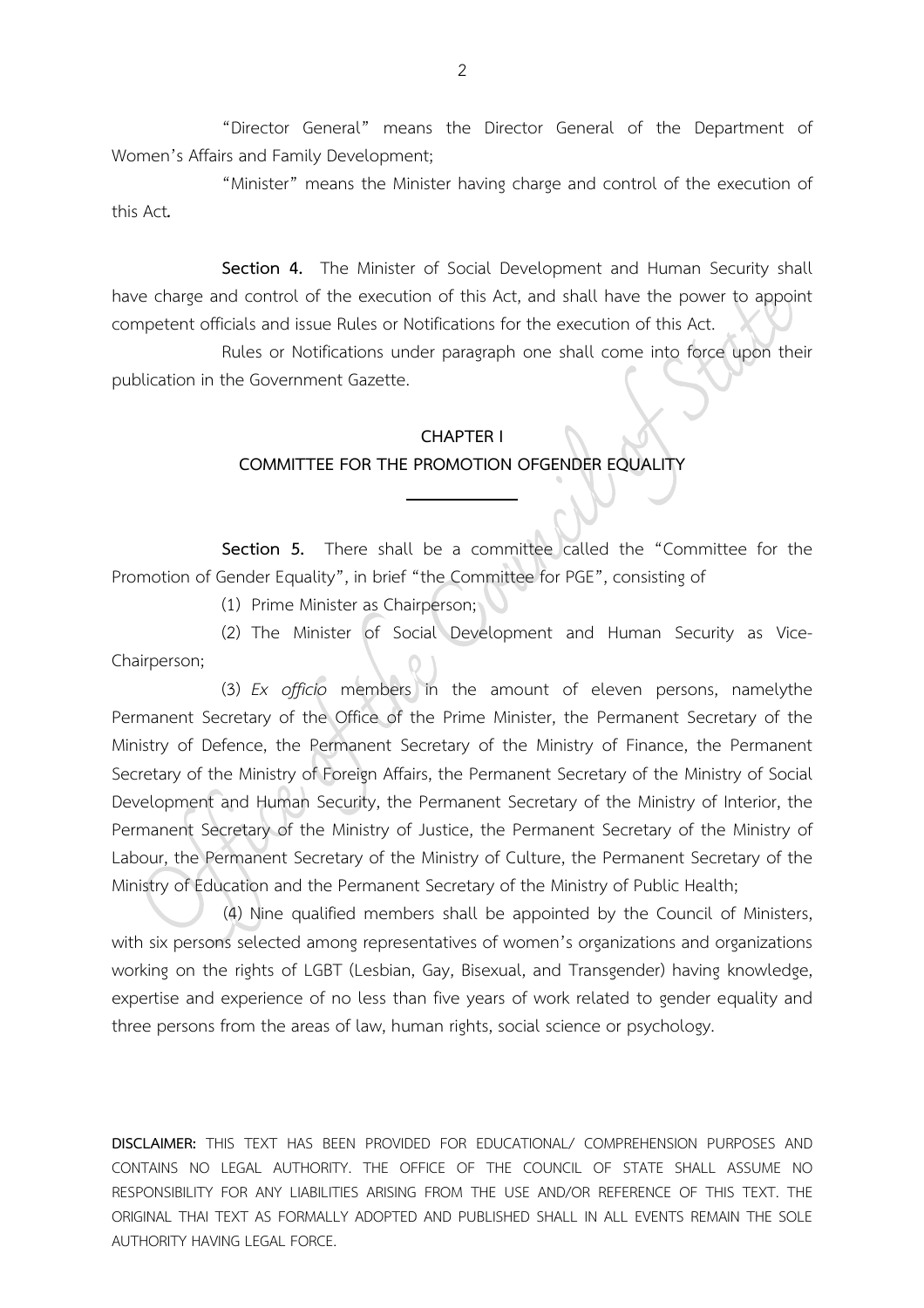The Director General shall be a member and the secretary and shall have the power to appoint no more than two government officers in the Department to serve as assistant secretaries.

**Section 6.** A qualified member shall have qualifications and not be under any prohibitions, as follows:

(1) being of Thai nationality by birth;

(2) being not less than thirty five years of age;

(3) not being bankrupt or an incompetent person or quasi-incompetent person;

(4) not having been expelled, dismissed from official service, a State agency or a State enterprise due to breach of discipline;

(5) not having been imprisoned due to a final judgment to a term of imprisonment except for an offence committed through negligence or a petty offence;

(6) not being bound by a decision made by the Committee on Determination of Unfair Gender Discrimination that they have unfairly discriminated against another person on the basis of gender;

(7) not having been ordered by a final judgment or a final order of the Court that their property shall vest in the State on the grounds of unusual wealth or unusual increase of property;

(8) not having committed sexual molestation, intimidation, or harassment;

(9) not being a member of the House of Representatives, a senator, a political official, a member of a local assembly or a local administrator, a director of or a person holding any position responsible for the administration of a political party or an advisor or official of a political party.

**Section 7.** A qualified member shall hold office for a term of three years.

Upon the expiration of the term of office under paragraph one, if a new qualified member has not yet been appointed, the qualified member whose term of office has expired shall be in office to continue to perform their duties until a new qualified member assumes those duties.

A qualified member who vacates office upon the expiration of the term may be reappointed, but may not hold office more than two consecutive terms.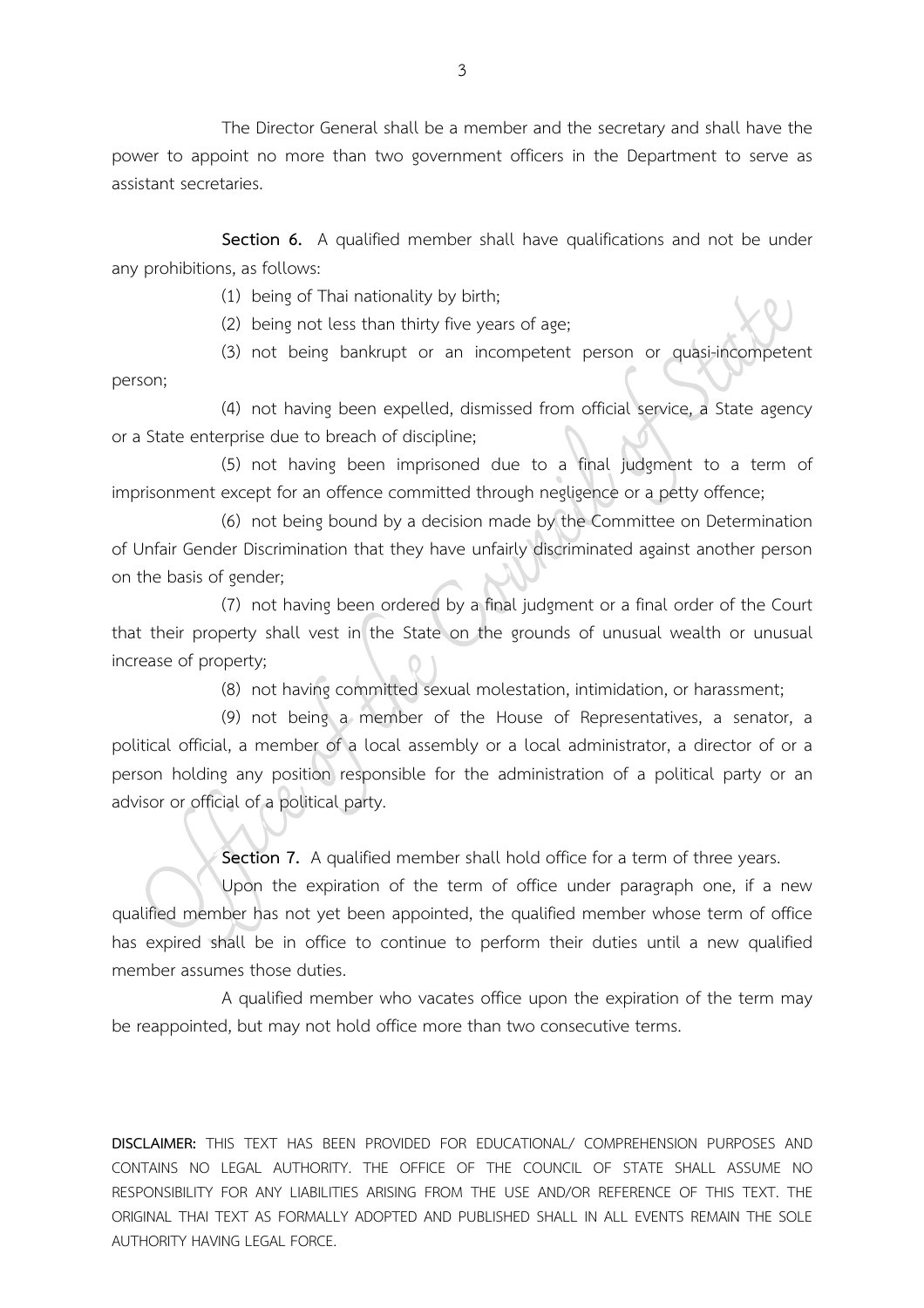**Section 8.** In addition to vacating office on the expiration of term, a qualified member vacates office upon:

- (1) death;
- (2) resignation;

(3) being dismissed by the Council of Ministers due to negligence or dishonesty in the performance of duty, disgraceful behaviour or incapability;

(4) vacating or being discharged from the role of representative of a women's organization or organization working for the rights of LGBT individuals under section 5 (4);

(5) being disqualified or under any of the prohibitions under section 6.

**Section 9.** In the case where a qualified member vacates office before the expiration of the term, another person shall be appointed to replace the vacating member. However, if the unexpired term of the vacating member is less than ninety days, a replacement may not be appointed. The person appointed to replace the vacated member shall be in office for the unexpired term of office of the qualified member already appointed.

During the period in which a qualified member has not yet been appointed to replace the vacated member, the Committee for PGE shall consist of the remaining members.

**Section 10.** The Committee for PGE shall have the following powers and duties:

(1) to prescribe policy, measures and an action plan for promoting gender equality in every agency in the government and private sectors, including central, provincial and local sectors;

(2) to recommend policies and recommendations for improvement of a law, an ordinance or a Regulation to the Council of Ministers to comply with the objective of this Act;

(3) to prescribe a guideline for providing assistance, compensation and remedy or relief to an injured person from unfair gender discrimination;

(4) to examine, recommend and give advice with regard to the performance of duties of State officials and State agencies for the execution of this Act;

(5) to promote studies, research and the dissemination of knowledge with regard to the prevention of unfair gender discrimination;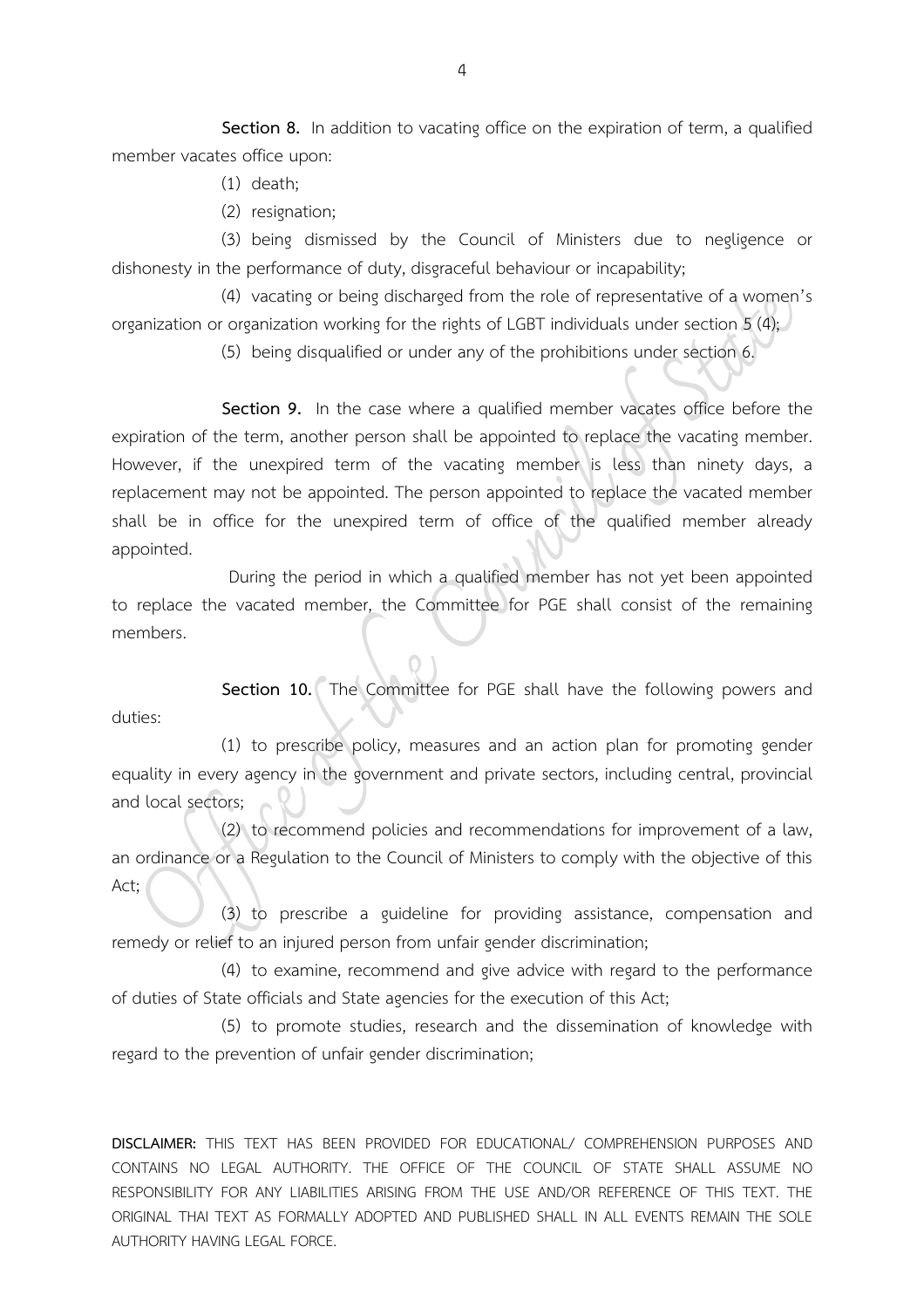(6) to promote data collection of gender classification, including submitting a report relating to the execution of this Act to the Council of Ministers at least one time per year;

(7) to issue Rules relating to supervision and to examine proceedings of the Committee for the Determination of Unfair Gender Discrimination and other related Rules for the execution of this Act;

(8) to perform other acts prescribed by law as powers and the duties of the Committee for PGE or as entrusted by the Council of Ministers.

In carrying out the act under paragraph one, the following special measures shall be prescribed in order to truly promote the gender equality:

(1) to promote opportunities for access to any rights, including social, economic and political rights;

(2) to improve the tradition of social and cultural behaviours between genders to eliminate biased practices based on disparity and gender-based violence in order to eliminate obstacles in accessing rights.

**Section 11.** At the meeting of the Committee for PGE, the presence of not less than one-half of members is required to constitute a quorum.

At the meeting of the Committee for PGE, if the Chairperson does not attend the meeting or is unable to perform the duties, the Vice-Chairperson shall preside over the meeting. If the Chairperson and the Vice-Chairperson do not attend the meeting or are unable to perform the duties, the meeting participants shall elect one of the Committee members to preside over the meeting.

A decision of the meeting shall be made by a majority of votes. In casting votes, each member shall have one vote. In case of a tie, the presiding member shall have an additional vote as a casting vote.

**Section 12.** The Committee for PGE shall have the power to appoint a subcommittee for considering or performing any act as entrusted by the Committee for PGE.

The provisions of section 11 shall apply to the meeting of the sub-committee *mutatis mutandis.*

**DISCLAIMER:** THIS TEXT HAS BEEN PROVIDED FOR EDUCATIONAL/ COMPREHENSION PURPOSES AND CONTAINS NO LEGAL AUTHORITY. THE OFFICE OF THE COUNCIL OF STATE SHALL ASSUME NO RESPONSIBILITY FOR ANY LIABILITIES ARISING FROM THE USE AND/OR REFERENCE OF THIS TEXT. THE ORIGINAL THAI TEXT AS FORMALLY ADOPTED AND PUBLISHED SHALL IN ALL EVENTS REMAIN THE SOLE AUTHORITY HAVING LEGAL FORCE.

5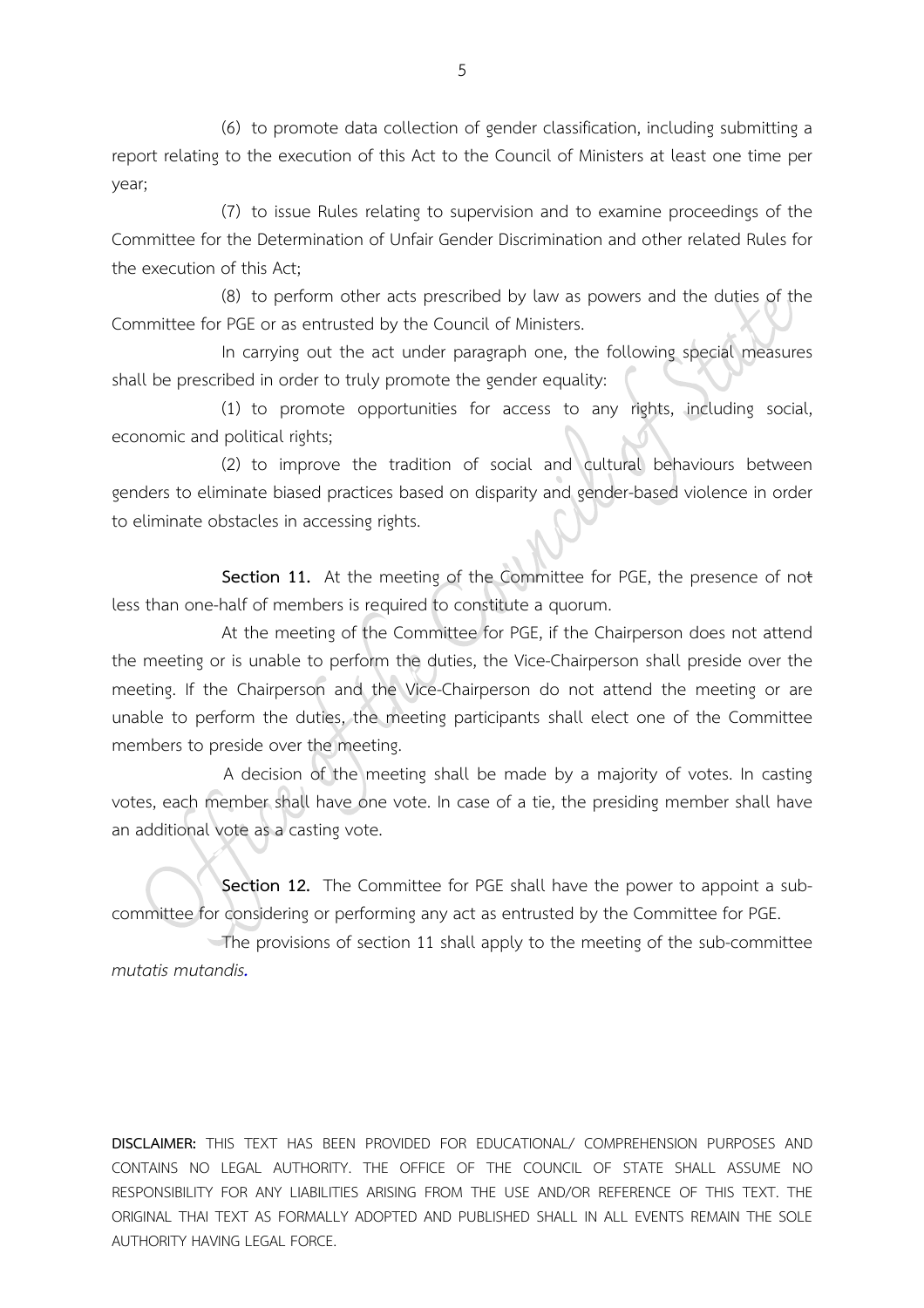#### **CHAPTER II**

# **THE COMMITTEE ON THE DETERMINATION OF UNFAIR GENDER DISCRIMINATION AND THE DEPARTMENT OF WOMEN'S AFFAIRS AND FAMILY DEVELOPMENT**

**Section 13.** There shall be a committee called the "Committee on the Determination of the Unfair Gender Discrimination" in brief, "the Committee on DUGD" consisting of a Chairperson and no less than eight but no more than ten other members appointed by the Minister by way of recruitment among persons not serving as qualified members of the Committee for PGE, with three persons who have knowledge and experience in the protection of unfairly discriminated persons or promoting gender equality and at least one person each from the areas of human rights, law, social science, psychology and labour.

The Director General shall have the power to appoint government officers in the Department to be secretary and assistant secretary.

Rules and procedures for recruitment of the Chairperson and the members under paragraph one shall comply with Rules prescribed by the Committee for PGE.

**Section 14.** The Committee on DUGD shall have the following powers and the duties:

(1) to consider problems submitted by petition claiming unfair gender discrimination under section 18;

(2) to prescribe provisional measures before rendering decisions for protection or mitigation under section 19;

(3) to issue orders under section 20;

(4) to submit matters to the Ombudsman under section 21;

(5) to carry out any other act as prescribed bylaw as powers and duties of the Committee on DUGD.

**Section 15.** The provisions under section 6, section 7, section 8, section 9, section 11 and section 12 shall apply to the Committee on DUGD *mutatis mutandis*.

**Section 16.** The Department shall be responsible for the administration and academic work of the Committee for PGE and the Committee on DUGD and shall have the following powers and duties: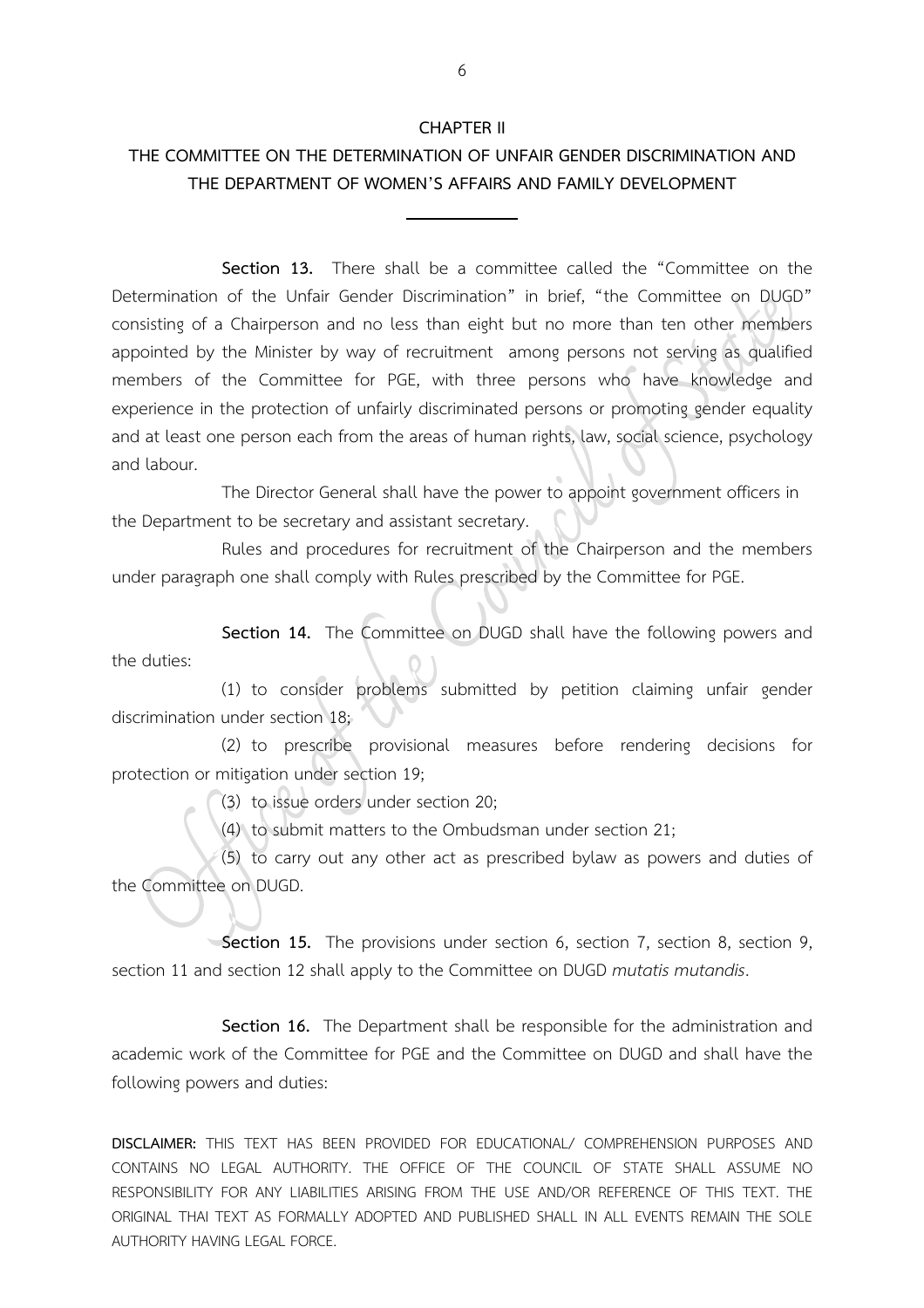(1) to receive petitions claiming unfair gender discrimination as well as render legal opinions to the Committee for PGE, the Committee on DUGD or the sub-committee, as the case may be;

(2) to provide studies, research and dissemination of knowledge with regard to the prevention of unfair gender discrimination;

(3) to coordinate with any person, agency or other organization including government, private and civil sectors, for prevention of unfair gender discrimination on national and international levels;

(4) to provide reports on the execution of this Act for submission to the Committee for PGE for further submission to the Council of Ministers at least once a year;

(5) to carry out other acts as prescribed by law or entrusted by the Minister, the Committee for PGE and the Committee on DUGD or the sub-committee.

## **CHAPTER III EXAMINATION OF UNFAIR GENDER DISCRIMINATION**

Section 17. Prescribing policies, ordinances, Rules, Notifications, measures, projects or procedures for State agencies, private organisations or any person which appear to discriminate unfairly by gender shall be prohibited.

Proceedings under paragraph one for eliminating obstacles to access to rights and freedoms, for enabling a person to use rights and freedoms equivalently to other persons, for protecting the welfare and safety of a person for following religious rules, or for security of the nation shall not be deemed unfair gender discrimination.

**Section 18.** Any person who deems they are being damaged or may be damaged by an act which appears to be unfair gender discrimination and if the matter is not filed in a court or if the final judgment or order on the matter has not been passed by a court, thatperson shall have right to submit a petition to the Committee on DUGD for consideration and determination of whether unfair gender discrimination occurred. The decision of the Committee on DUGD shall be final, provided that the rules and procedures related to the submission of the petition, consideration and decision comply with the Rules prescribed by the Minister by advice of the Committee for PGE.

The request under paragraph one shall not deprive the petitioner of their right to file a lawsuit to claim for damages from wrongful acts in the court with territorial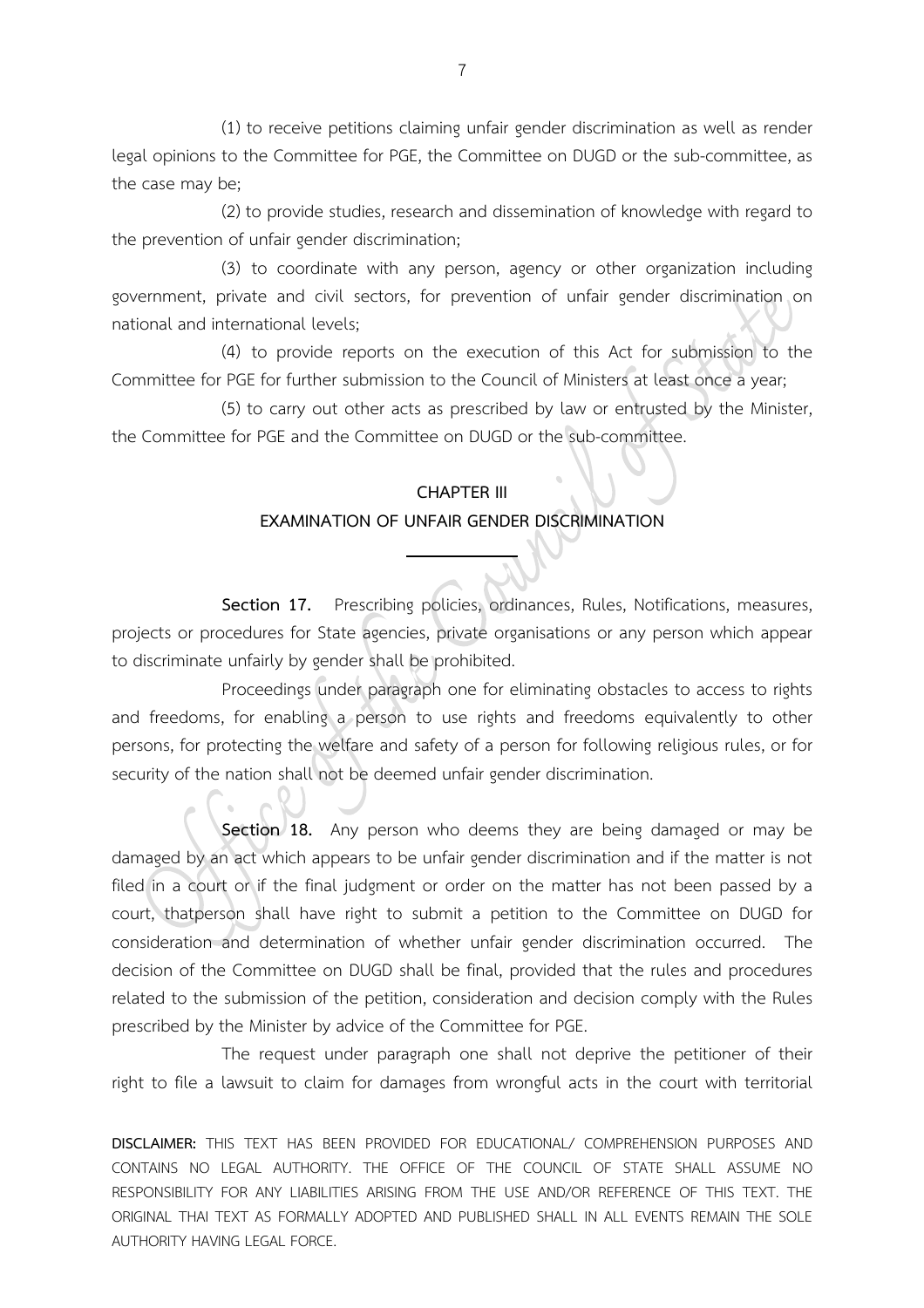jurisdiction. The court shall have the power to prescribe other damages which are not pecuniary losses to the person being-discriminated against unfairly due to gender. If such unfair gender discrimination is an act of intention or gross negligence, the court may prescribe punitive damages to the person being discriminated against unfairly due to gender in the amount not exceeding four times the actual damages.

With the exercise of rights under paragraph one or paragraph two, the person being discriminated against unfairly due to gender may request a related organization to act on their behalf to submit petitions or to file lawsuit to the court.

In filing the lawsuit under paragraph two, the petitioner shall file a lawsuit within the period of two years from the date on which the Committee on DUGD renders the decision or from the date on which the Administrative Court rendersa final judgment, as the case may be.

**Section 19.** During the consideration and decision on unfair gender discrimination, the Committee on DUGD may prescribe provisional measures before rendering its decision for protection or mitigation to the person being unfairly discriminated against due to gender where it is necessary and appropriate.

**Section 20.** In the case where the Committee on DUGD finds unfair gender discrimination, the Committee on DUGD shall have the power to issue an order as follows:

(1) to order the State agency, private organisation or related person to perform their duties by appropriate methods to cease and prevent recurrence of unfair gender discrimination;

(2) to provide compensation and remedy for the injured person under the provisions of Chapter IV.

The order of the Committee on DUGD under paragraph one shall show explicit reasons and may prescribe any condition necessary and may include remarks proposed to the Committee for PGE for the State agency, private organization or related person to execute any act it deems appropriate.

**Section 21.** In the case where the Committee on DUGD decides that there is unfair gender discrimination by virtue of the provisions of law which are contrary to or inconsistent with the Constitution and there has not yet been a decision of the Constitutional Court on such provisions, the Committee on DUGD shall submit the matter to the Ombudsman for consideration to submit the matter to the Constitutional Court to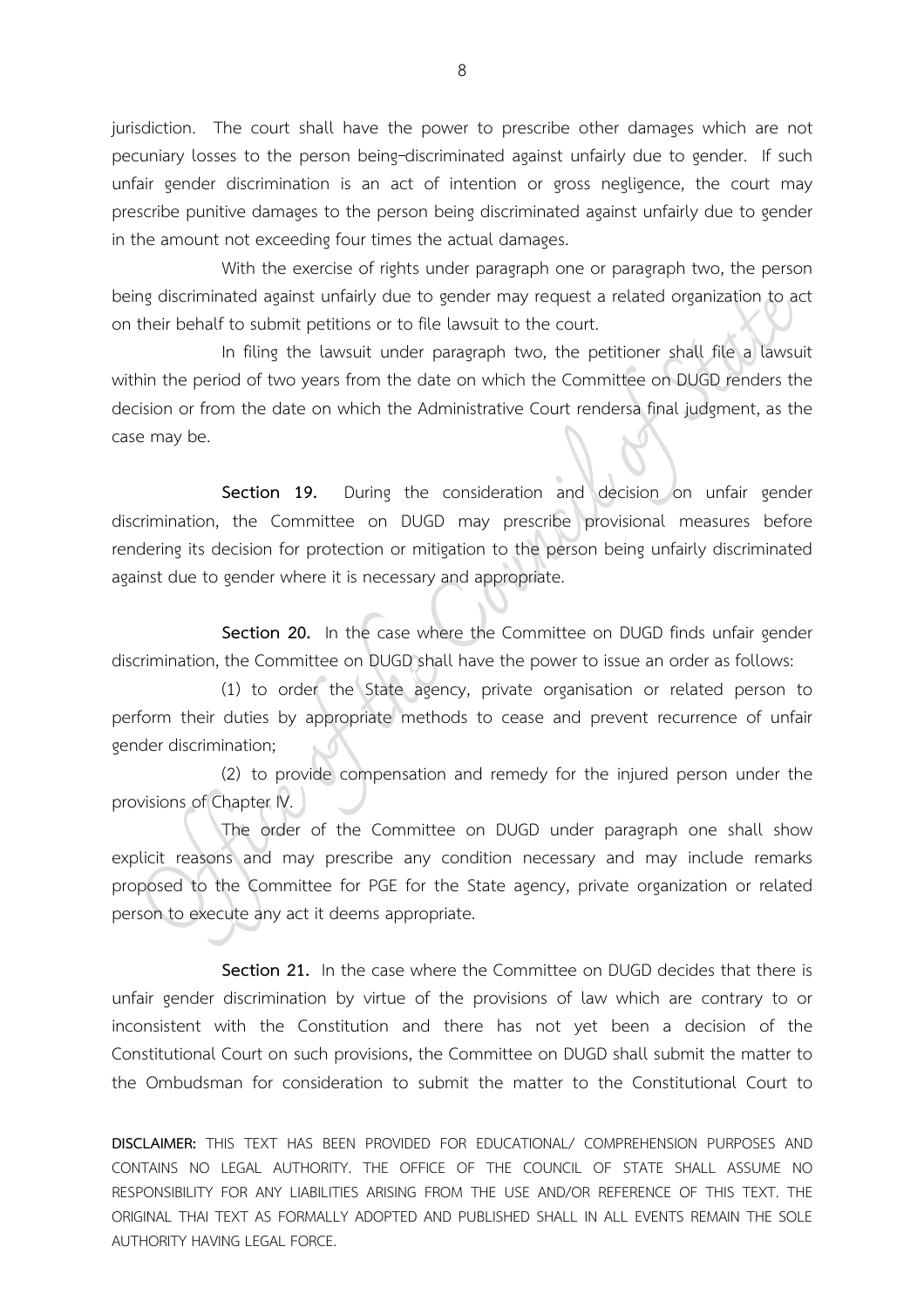decide whether the provisions of the law are contrary to or inconsistent with the Constitution.

**Section 22.** For the execution of this Act, the Committee on DUGD, the subcommittee or the competent official entrusted by the Committee on DUGD shall have the following powers and duties:

(1) to enter into a dwelling or any place for gathering related evidence by a search warrant;

(2) to issue letter to question or to summon a person to give a statement or deliver objects or related documents for consideration.

The related person shall facilitate, give written statements of facts, answer the inquiry letter or deliver the related objects or documents to the Committee on DUGD, the sub-committee or the competent official for the execution of paragraph one.

**Section 23.** The Committee on DUGD, the sub-committee and the competent official who executes under this Act shall be officials under the Penal Code.

In the performance of duties, the competent official shall produce their identity card to the person concerned.

The identity card of the competent official shall be in the form prescribed by the Minister.

#### **CHAPTER IV**

### **COMPENSATION AND REMEDY OF THE INJURED PERSON**

**Section 24.** When the Committee on DUGD renders a decision that unfair gender discrimination has occurred, the injured person shall have the right to request compensation and remedy by submitting an application to the Department under the form prescribed by the Director General within one year as from the date of the receipt of the Committee on DUGD's decision.

The right to request compensation and remedy under paragraph one is purely personal and cannot be transferred and inherited.

**Section 25.** In the case where the injured person is a minor, a quasiincompetent or an incompetent person or in the case where the injured person is unable to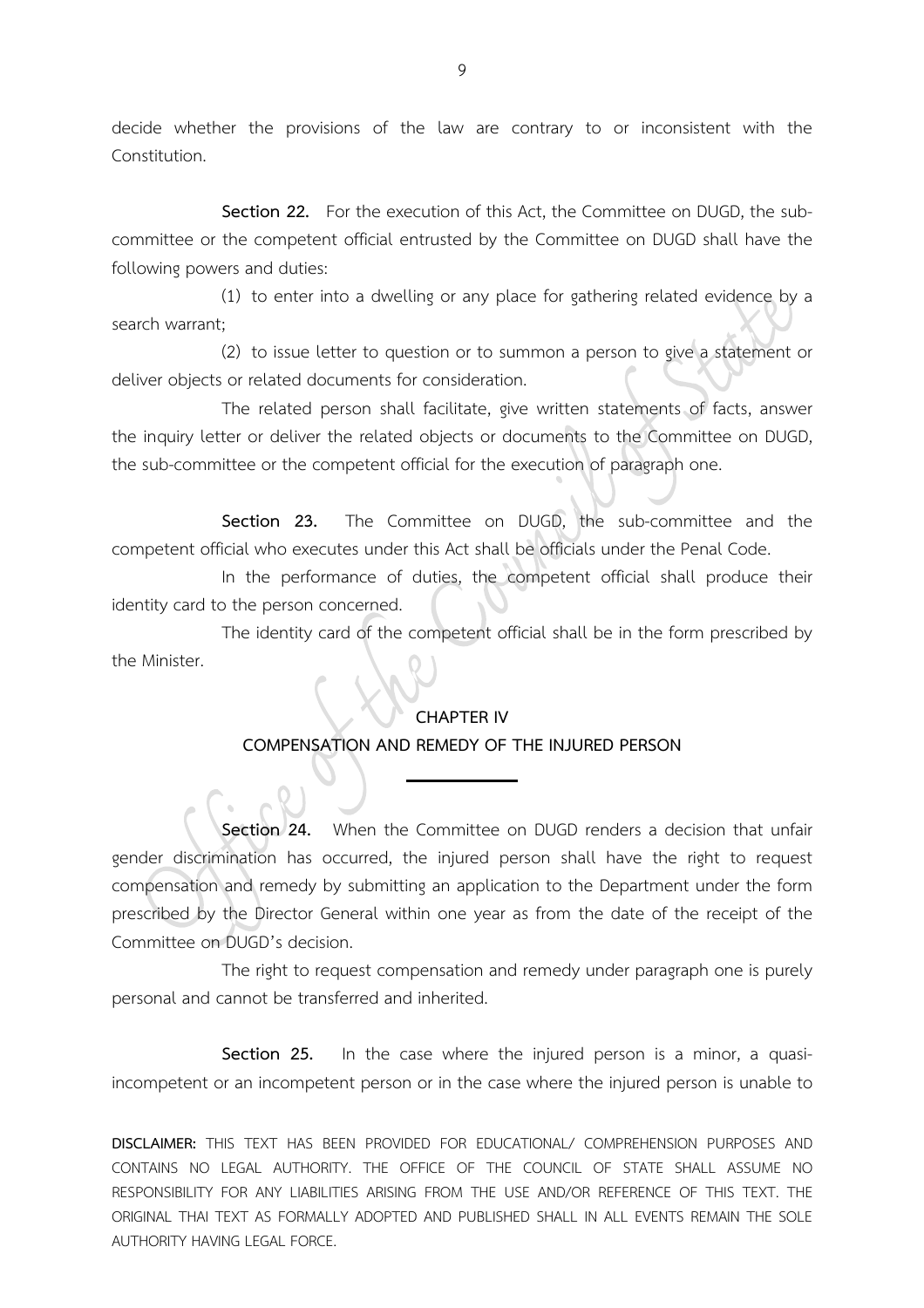submit an application for compensation and remedy by themselves, a guardian, a curator, a custodian, a spouse, a caretaker or any other person for the benefit of the injured person, as the case may be, may submit an application on behalf of the injured person, provided that the rules and procedures shall be as prescribed by the Director General.

**Section 26.** Compensation and remedy for the injured person shall be done by any assistance or pecuniary assistance as follows:

(1) loss of earnings during disability to normally work;

(2) loss of opportunities which is commercial damage that can be calculated in monetary terms;

(3) expenses related to medical treatment, including physical and mental recovery;

(4) compensation and remedy in other forms or categories.

Rules, procedures and the amount of money compensated and remedied to the injured person under paragraph one shall comply with Rules prescribed by the Committee for PGE.

**Section 27.** Receipt of compensation and remedy under section 26 shall not deprive the injured person of rights to filing a lawsuit to claim for damages from wrongful acts in the court having territorial jurisdiction, provided that the provisions of section 18 paragraph two and paragraph three shall apply *mutatis mutandis*.

# **CHAPTER V**

## **THE PROMOTION OF GENDER EQUALITY FUND**

**Section 28.** A fund shall be established in the Department called "the Promotion of Gender Equality Fund" for financing the promotion of gender equality under this Act.

**Section 29.** The Fund consists of:

(1) subsidies provided by the Government from its annual budget;

(2) grants from agencies related to the promotion of gender equality;

- (2) money or property donated to the Fund;
- (3) fines received from punishment of offenders under this Act;
- (4) interest from the Fund;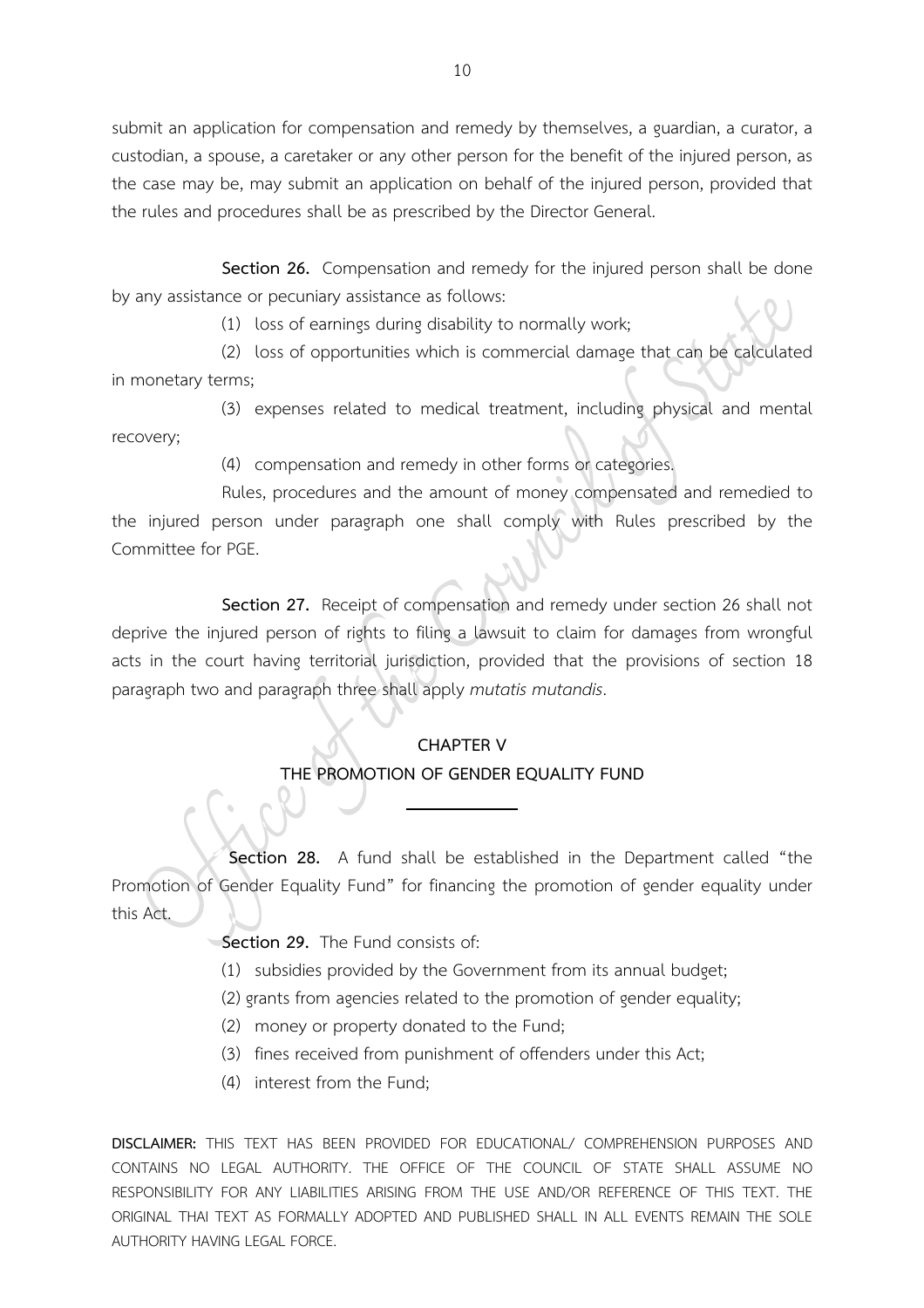(5) other revenues.

The money and property under paragraph one shall be remitted to the Fund without remittance to the Treasury as State revenue.

**Section 30.** Money from this Fund shall be spent under the following objectives:

(1) for activities or affairs related to the promotion of gender equality;

(2) for prevention of unfair gender discrimination;

(3) for assisting, compensating and remedying, or relieving the injured person from unfair gender discrimination under section 26;

(4) for supervising and giving recommendation or advice with regard to the performance of duties of State officials and State agencies for the implementation of this Act;

(5) for promoting studies, research and the dissemination of knowledge with regard to the prevention of unfair gender discrimination;

(6) for communicating and coordinating with any person, agency or other organization including government, private and civil sectors; or

(7) for other purposes as the Committee for PGE deems expedient.

**Section 31.** There shall be a Committee of Fund Administration consisting of the Director General as Chairperson, a representative from the Bureau of the Budget, a representative from the Comptroller General's Department, and four qualified members appointed by the Committee for PGE with three representatives from the private sector having knowledge and experience in promoting gender equality and one person in fund administration as members.

The Deputy Director entrusted by the Director General shall be a member and secretary.

The Committee of Fund Administration may appoint no more than two government officers in the Department to be assistant secretaries.

**Section 32.** The provisions of section 6, section 7, section 8, section 9, section 11 and section 12 shall apply to the Committee of Fund Administration *mutatis mutandis*.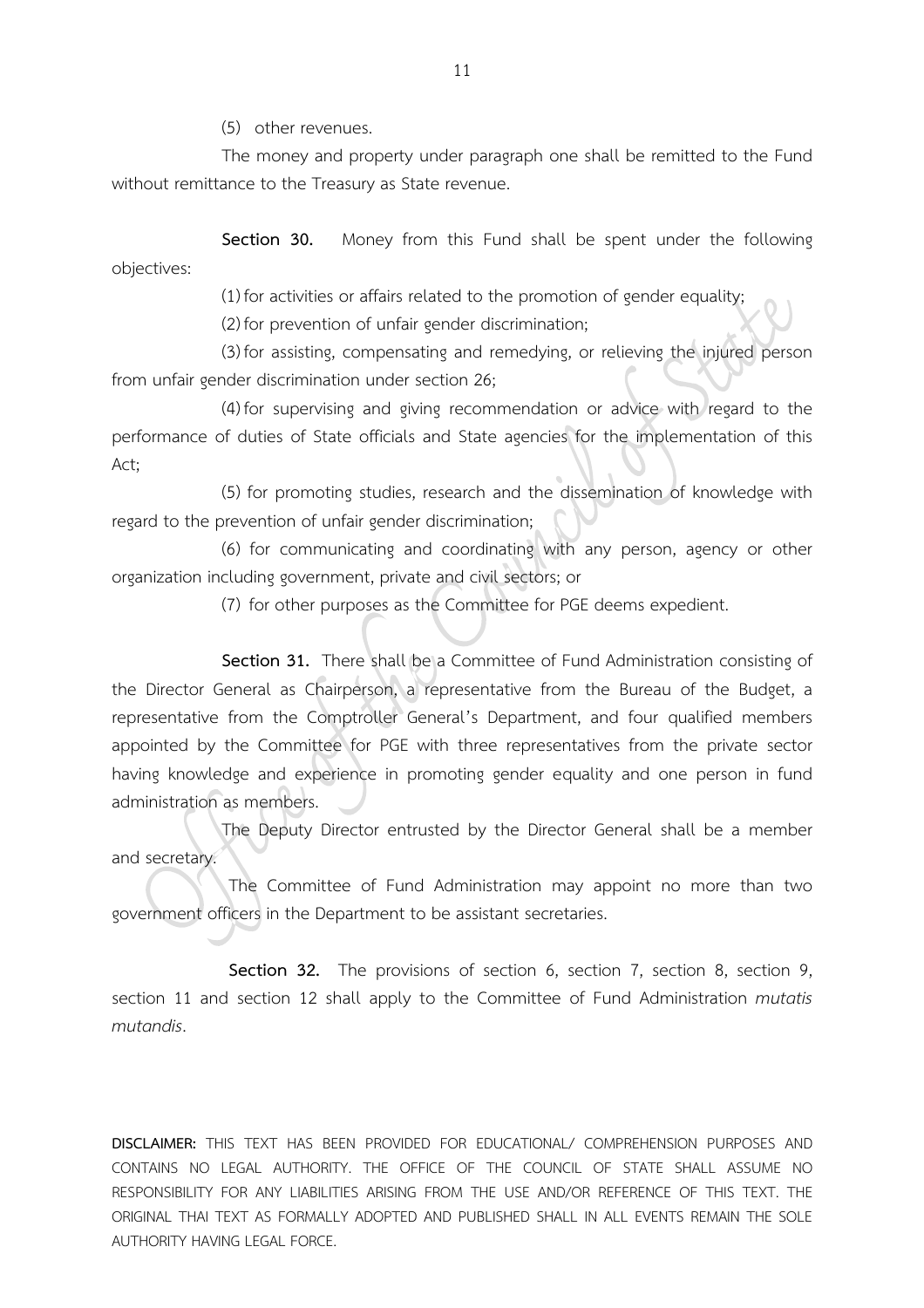**Section 33.** The Committee of Fund Administration has the following powers and duties:

(1) to administer the Fund, receipts, payments and maintenance of funds including undertakings with regard to raising capital, investments, acquisition of interest and management of the Fund, provided that there is compliance with the Rules prescribed by the Committee for PGE with the approval of the Ministry of Finance;

(2) to consider and approve payments for compensation and remedy to the injured person under the Rules prescribed by the Committee for PGE;

(3) to report financial statements and the Fund administration to the Committee for PGE.

## **CHAPTER VI PENALTIES**

**Section 34.** Whoever fails to comply with the order of the Committee on DUGD under section 20 (1) shall be liable to imprisonment for a term not exceeding six months or to a fine not exceeding twenty thousand baht or to both.

**Section 35.** Whoever fails to comply with section 22 paragraph two shall be liable to imprisonment for a term not exceeding three months or to a fine not exceeding ten thousand baht or to both.

**Section 36.** All offences under this Act may be settled by the following competent official by way of payment of a fine if the competent official holds that the alleged offender should not be punished with imprisonment or should not be prosecuted:

(1) The Director General or a person entrusted by the Director General for offences committed in Bangkok;

(2) The Governoror a person entrusted by the Governor for offences committed in other *Changwat***.**

In the case of inquiry, if an inquiry official finds that any person commits an offence under this Act and such person consents to a settlement, the inquiry official shall submit the case to the competent official having power to settle under (1) or (2), as the case may be, within seven days from the date of consent.